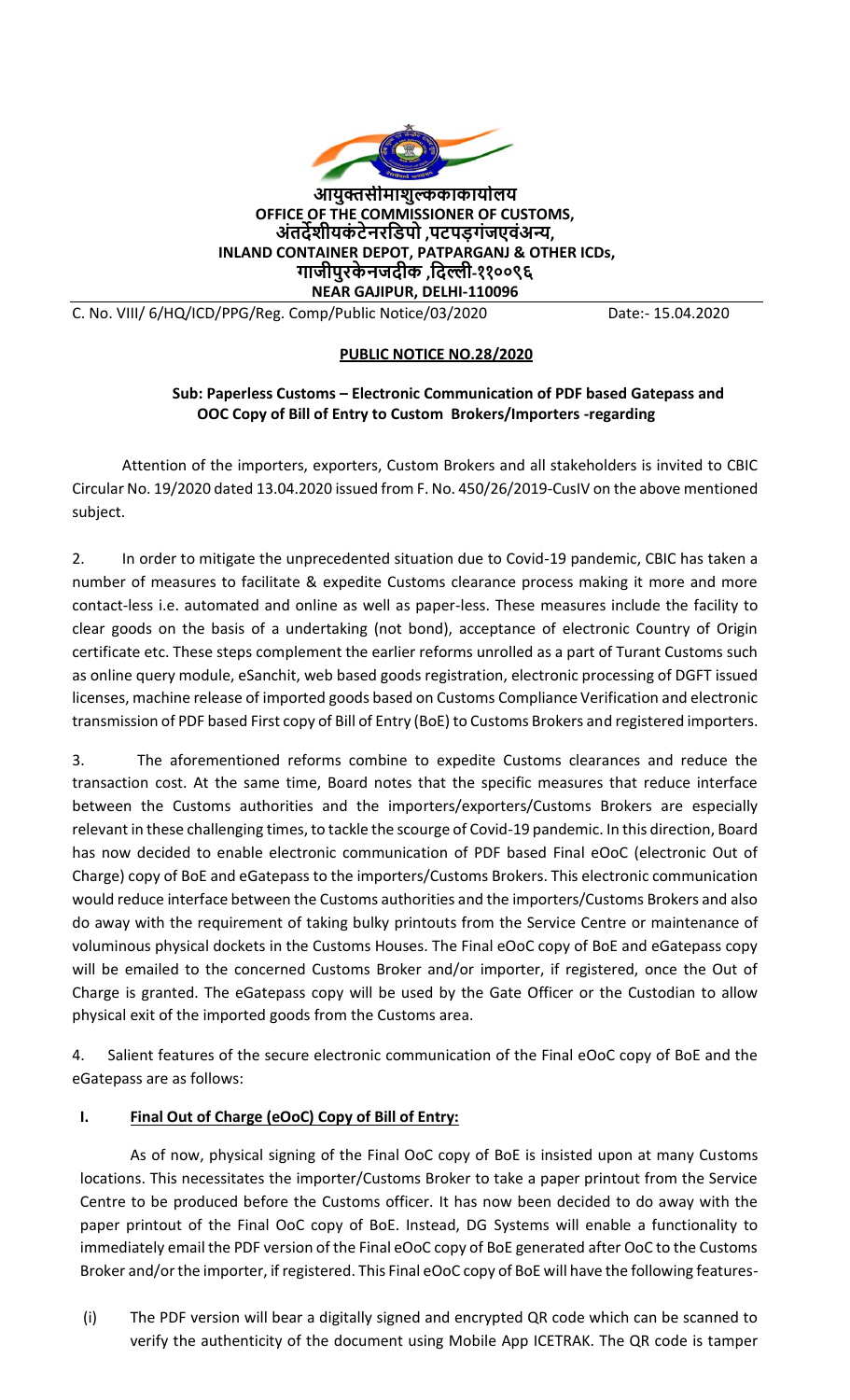proof, which is digitally signed by CBIC to ensure the authenticity. Key details like BoE No., BoE Date, Duty, Package Details are available in the secured QR Code.

(ii) A version number is also embedded in the QR code which can be used to ascertain whether the document is indeed the latest version (in case of reassessment etc.). The same would be verifiable at ICEGATE Enquiry.

## **II. eGatepass**

Currently, the physically signed Final OoC copy of BoE is being verified both by the Gate officer (Customs) as well as the Custodian before allowing the actual movement of the imported goods out of the Customs premises. This physical printout is now being replaced by the PDF eGatepass generated and electronically communicated to the importer/Customs Brokers with the following salient features:

- (i) eGatepass shall contain only the details referred to by the Custodian or the Gate officer to allow actual movement of goods – like details of IGM/Bill of Lading, Containers, packages etc.
- (ii) There will be two types of QR codes
	- (a) for entire eGatepass document, and
	- (b) for each container/package covered under the Gatepass.

This will ensure that only those containers/package move out which are covered under the Gatepass document.

(iii) EDI OoC message shall continue to be sent to the Custodians who are registered on ICEGATE. Since all the Custodians are not connected to ICEGATE, therefore, EDI OoC message is not being transmitted electronically to such Custodians. Port A.C./D.C.s to ensure registration of all custodians in ICEGATE as per the advisory of DG Systems so that the potential benefits of the new measures could be reaped across the entire Customs ecosystem.

5. The electronic communication of the Final eOoC copy of BoE and eGatepass copy is expected to bring immense benefits in terms of time and cost of compliance and reduction in interface for the trade, while providing enhanced security features for verification of authenticity and validity of the electronic documents. This measure would be effective from 15<sup>th</sup>April,2020.

6. All trade associations/members of Customs Brokers Association are requested to take note and publicize the contents of this Public Notice among their members/constituents.

- 7. For the departmental officers, this may be treated as Standing Order.
- 8. Difficulties, if any, may be brought to the notice of the undersigned.

This issues with the approval of Commissioner of Customs, ICD PPG & other ICDs.

Sd/- (Dr. Abhishek Chandra Gupta) Additional Commissioner ICD-PPG & other ICDs